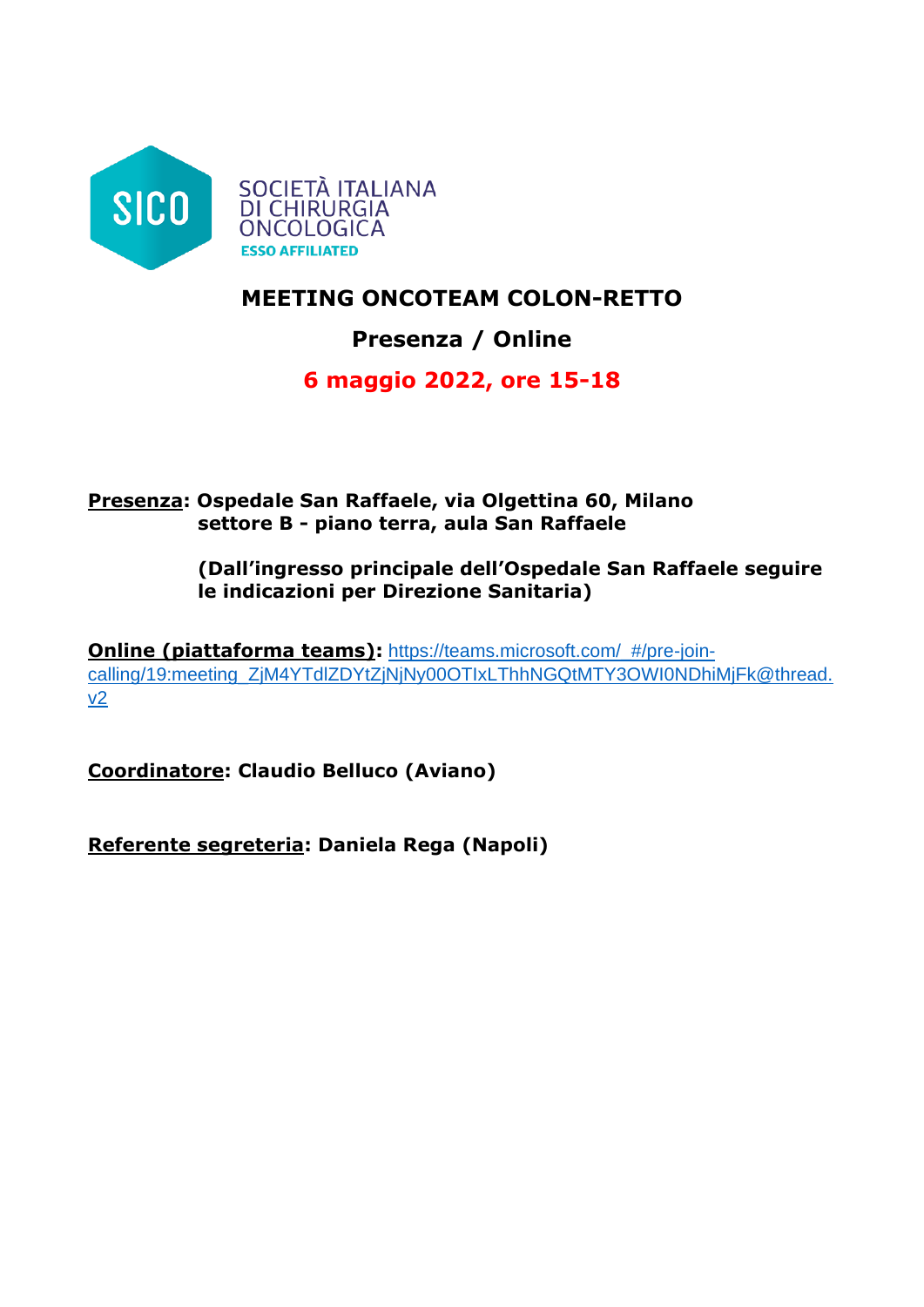# **PROGRAMMA**

**15:00-16:00**

## **AGGIORNAMENTO LAVORI PUBBLICATI**

## **AGGIORNAMENTO STUDI IN CORSO**

**Salvage-Total Mesorectal Excision after neoadjuvant RCT and Local Excision for rectal cancer** (Gianluca Rizzo)

**NeoAspMet** (Angelo Restivo)

**Role of neoadjuvant chemoradiation in octagenarians with locally advanced rectal cancer: a retrospective multi-institutional study**  (Claudio Belluco)

**ANASTOSEAL (cianacrilato su anastomosi ileocolica)** (Daniela Rega)

**Minimally-invasive vs. open resection of the splenic flexure for cancer. A retrospective nationwide study of the Italian Society of Surgical Oncology - Colorectal Cancer Network (SICO-CCN) collaborative group** (Rossella Reddavid)

**Chiusura precoce della ileostomia** (H. Aridai Resendiz Aguilar)

**Prognostic prediction of lymph node metastasis in early rectal cancer** (Monica Ortenzi)

#### **16:00-17:00**

#### **PRESENTAZIONE NUOVI STUDI**

**Registro dei trattamenti conservativi dopo terapia neoadiuvante nel carcinoma del retto**  (Marco Scarpa)

#### **CORE1**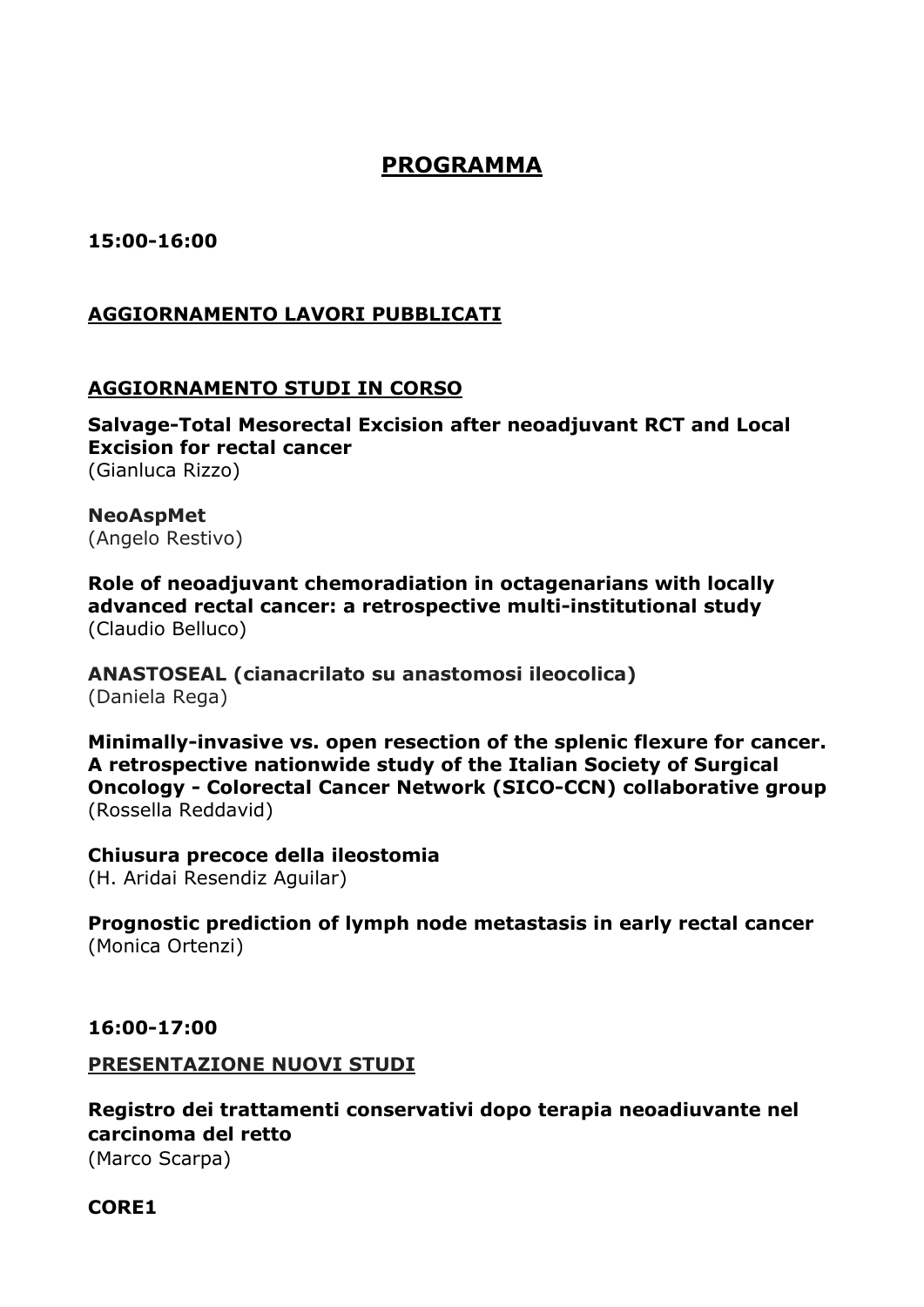### **Predictors of disease recurrence after curative surgery for stage I colon cancer: a SICO multicenter study**

(Corrado Pedrazzani)

# **"No-Tie technique" per i tumori del Sigma e del Giunto Retto-Sigmoideo**

(Laura Dova)

**Early onset of CRC: An Italian snapshot over the last ten years** (Gaetano Gallo)

### **AL RIGHT**

**Anastomotic leakage after right hemicolectomy for cancer, a prospective multicenter study of SICO-CCnetwork**  (H. Aridai Resendiz Aguilar)

**Time to closure and morbidity related to loop ileostomy after anterior resection a national snapshot – MISSTO Group** (Dario Parini)

**Follow-up after surgery for colon cancer: A consensus proposal** (Dario Parini)

#### **MARGINS**

**Assessment of safe longitudinal surgical margins in left colon cancer: long-term oncologic out come** (Sara Pollesel)

**Early outcomes and survival results of elderly and very elderly patients submitted to anterior resection for rectal cancer. A retrospective collaborative study of the SICO colorectal network** (Maurizio Degiuli)

#### **17:00-17:30**

#### **COMMISSIONI (definizione dei Referenti per i diversi gruppi di lavoro)**

**ICG TRATTAMENTI INTEGRATI COMPLICANZE IN CHIRURGIA COLORETTALE TECNICHE CHIRURGICHE LINEE GUIDA FORMAZIONE RICERCA TRASLAZIONALE TUMORI EREDITARI INTELLIGENZA ARTIFICIALE MINI-INVASIVA**